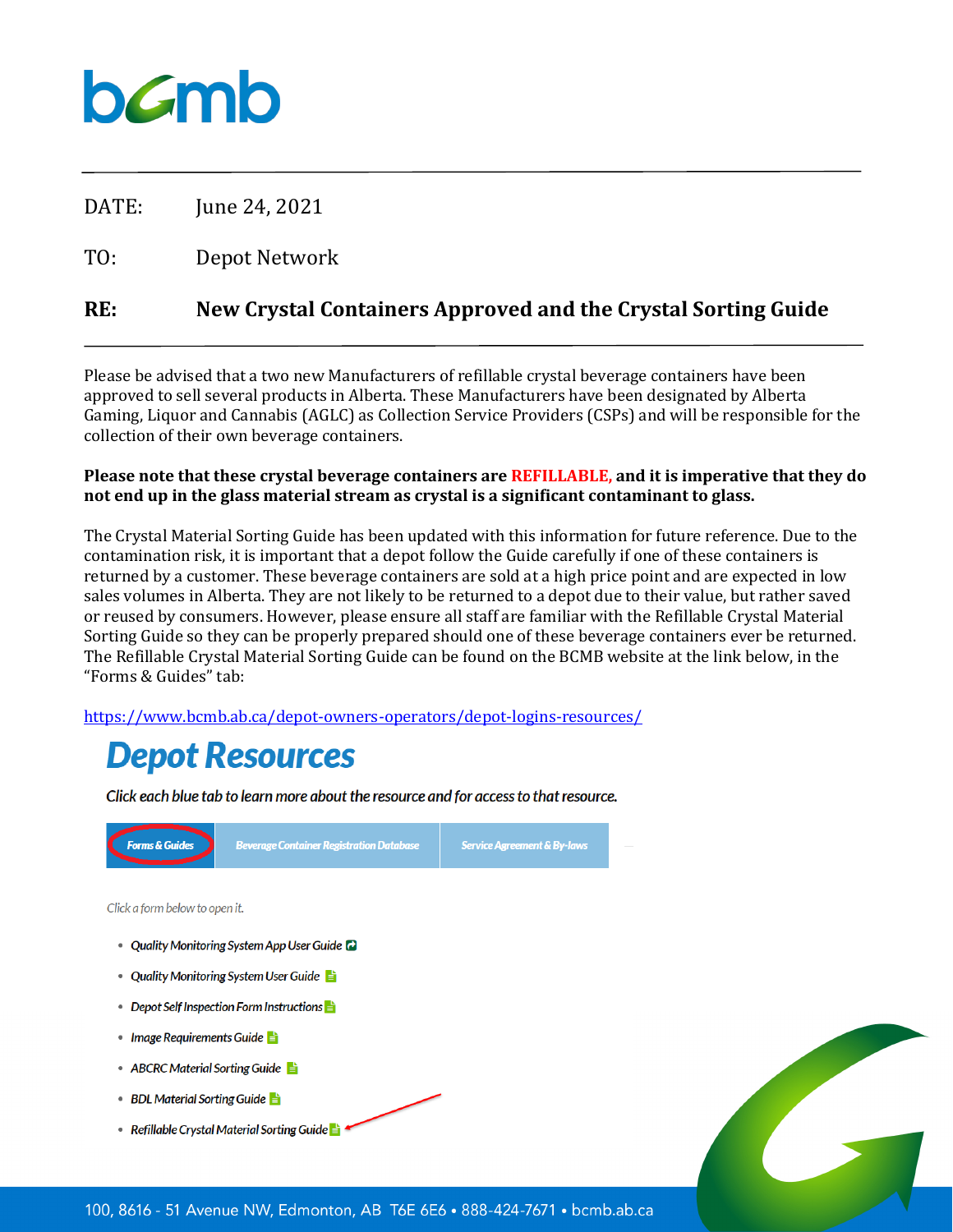# bamb

Below are the details of the new crystal beverage containers. **Please note that the Onyx Beverage Group has opted to charge the minimum deposit allowed in Regulation (\$0.25)**, which differs from the deposit on the Patron Lalique and other crystal beverage containers registered.

## **Manufacturer: Onyx Beverage Group**

| <b>Product Name</b>     | <b>Size</b> | Deposit<br>\$0.25 | <b>Handling Commission</b> | <b>Image</b> |
|-------------------------|-------------|-------------------|----------------------------|--------------|
| Hardy Lalique Lete      | 750 ml      |                   | \$31.49                    |              |
| Hardy Lalique L'hiver   | 750 ml      | \$0.25            | \$31.49                    |              |
| Hardy Lalique L'automne | 750 ml      | \$0.25            | \$31.49                    |              |
| Hardy Lalique Printemps | 750 ml      | \$0.25            | \$31.49                    |              |
| Hardy Noces De Diamant  | 750 ml      | \$0.25            | \$31.49                    |              |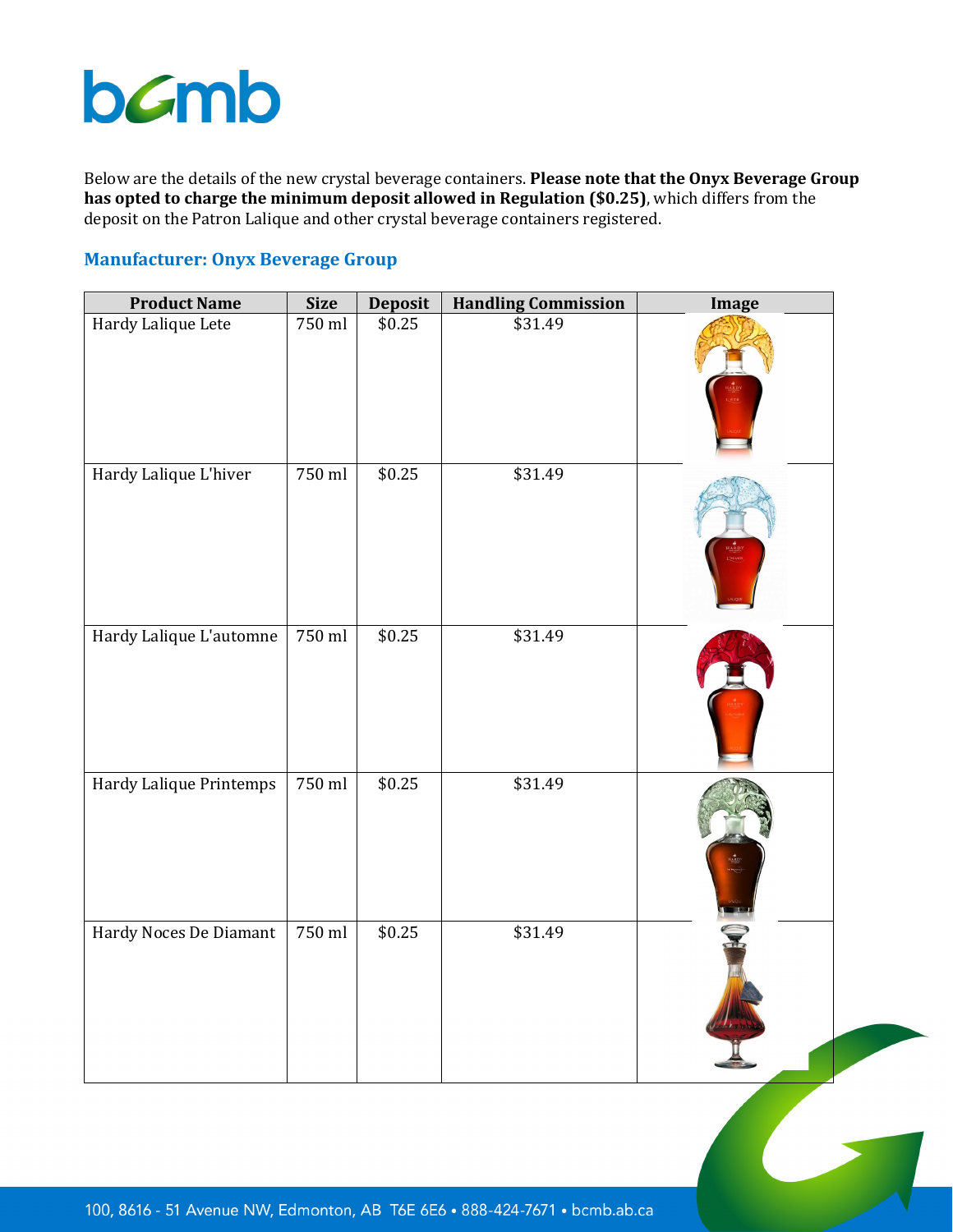

| <b>Amrut Greedy Angels</b><br>10y <sub>0</sub> | 700 ml  | \$0.25 | \$31.49 |  |
|------------------------------------------------|---------|--------|---------|--|
| Amrut Greedy Angels<br>10y <sub>0</sub>        | $50$ ml | \$0.25 | \$31.49 |  |
| <b>Amrut Greedy Angels</b><br>10yo Peated      | 700 ml  | \$0.25 | \$31.49 |  |
| Dictador Generations En<br>Lalique             | 700 ml  | \$0.25 | \$31.49 |  |



100, 8616 - 51 Avenue NW, Edmonton, AB T6E 6E6 . 888-424-7671 . bcmb.ab.ca